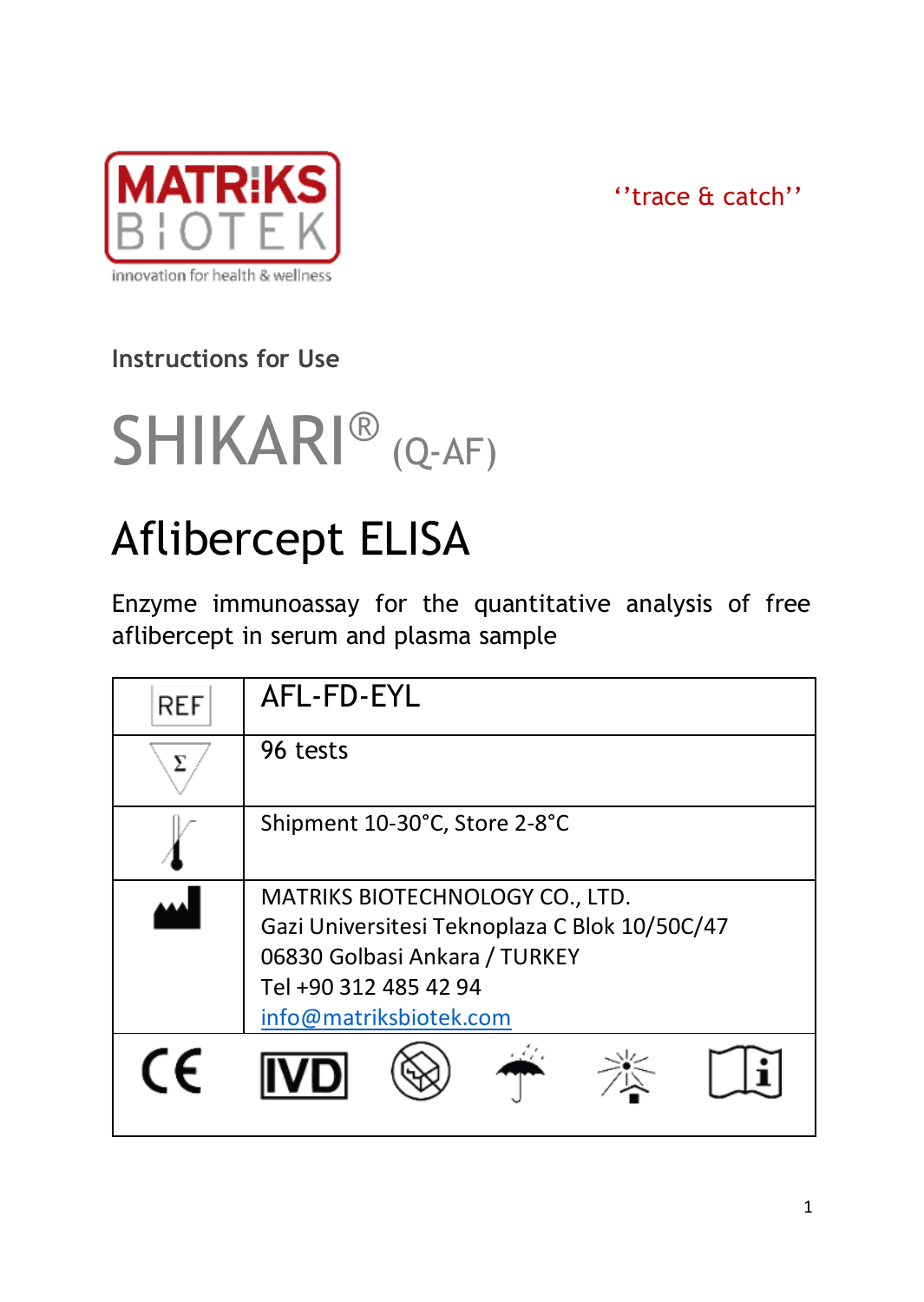#### **1. Intended Use**

SHIKARI® Aflibercept ELISA has been especially developed for the quantitative analysis of free Aflibercept in serum and plasma samples. SHIKARI® Aflibercept ELISA is optimized with Eylea®.

#### **2. General Information**

Aflibercept is a recombinant protein composed of the binding domains of two human vascular endothelial growth factor (VEGF) receptors fused with the Fc region of human immunoglobulin gamma 1 (IgG1).

Aflibercept, as an ophthalmic agent, is used in the treatment of macular edema following Central Retinal Vein Occlusion (CRVO) and neovascular Age-Related Macular Degeneration (AMD).

Compared to other anti-VEGF drugs like bevacizumab and ranibizumab, aflibercept has a higher binding affinity to VEGF-A.

SHIKARI® ELISA kits can be used for drug level and anti-drug antibodies measurements. SHIKARI® Aflibercept ELISA products:

| <b>Brand</b>                | <b>Description</b>                   |                                     | <b>Product Code</b> |
|-----------------------------|--------------------------------------|-------------------------------------|---------------------|
| <b>SHIKARI®</b><br>$(O-AF)$ | Aflibercept<br>(Eylea <sup>®</sup> ) | Free Drug                           | AFL-FD-EYL          |
| <b>SHIKARI®</b><br>(S-ATAF) | Aflibercept<br>(Evlea <sup>®</sup> ) | Antibody screening -<br>Qualitative | AFL-OLS-EYL         |
| ----                        | $\sim$ $\sim$                        | .                                   | .                   |

Check the web page for the whole product list [www.matriksbiotek.com](file:///C:/Users/Matrix/Documents/www.matriksbiotek.com)

Eylea® is a trademark of Regeneron Pharmaceuticals Inc.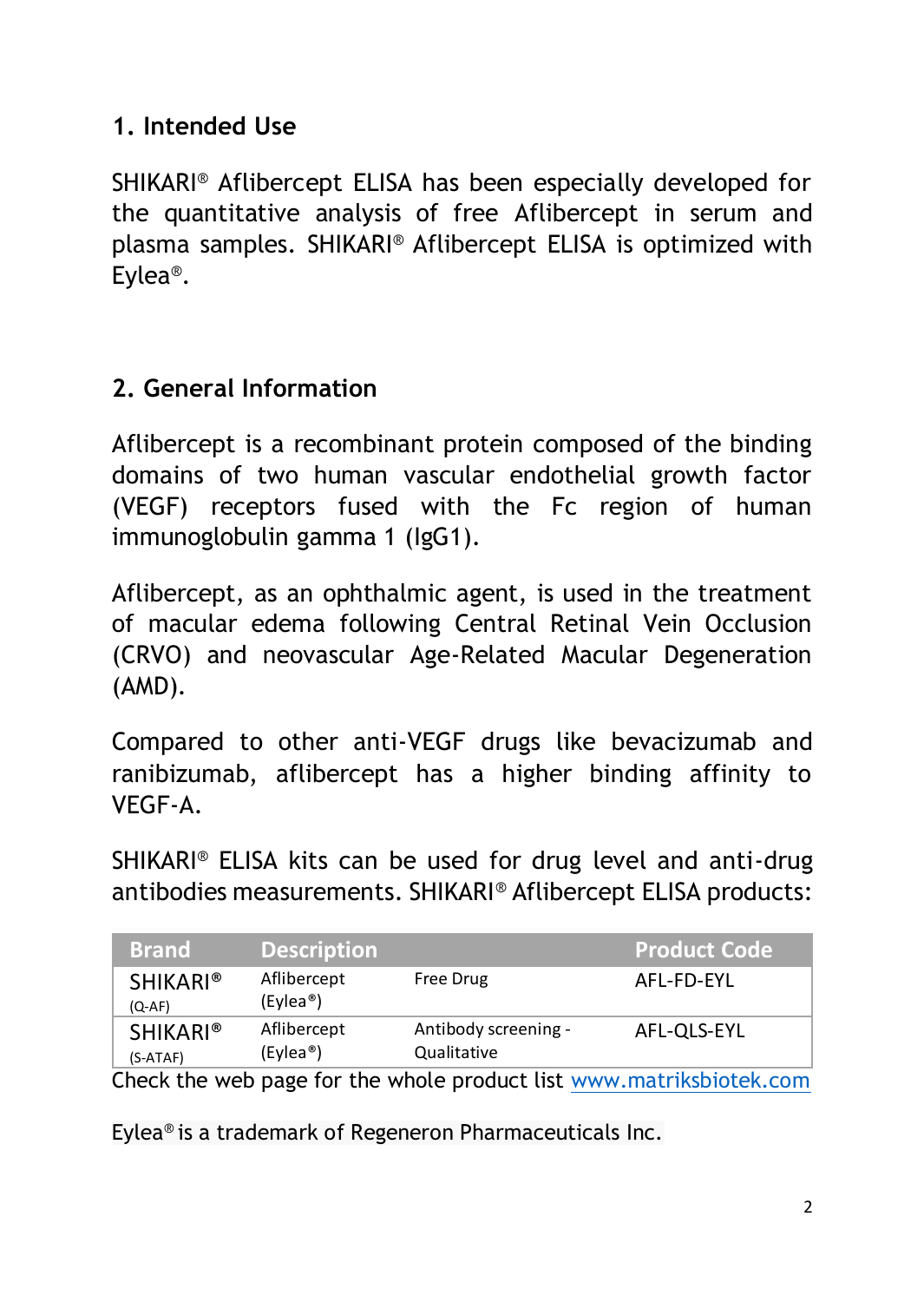# **3. Test Principle**

Solid phase enzyme-linked immunosorbent assay (ELISA) based on the sandwich principle. Standards and samples (serum or plasma) are incubated in the microtiter plate coated with the reactant for aflibercept. After incubation, the wells are washed. Then, horseradish peroxidase (HRP) conjugated probe is added and binds to aflibercept captured by the reactant on the surface of the wells. Following incubation wells are washed and the bound enzymatic activity is detected by addition of tetramethylbenzidine (TMB) chromogen substrate. Finally, the reaction is terminated with an acidic stop solution. The colour developed is proportional to the amount of aflibercept in the sample or standard. Results of samples can be determined directly using the standard curve.

# **4. Warnings and Precautions**

− For professional use only.

− In case of severe damage of the kit package please contact Matriks Biotek® or your supplier in written form, latest one week after receiving the kit. Do not use damaged components in test runs but keep safe for complaint related issues.

− Obey lot number and expiry date. Do not mix reagents of different lots. Do not use expired reagents.

− Before starting the assay, read the instructions completely and carefully. Use the valid version of the package insert provided with the kit. Be sure that everything is understood. For further information (clinical background, test performance, automation protocols, alternative applications, literature, etc.) please refer to the local distributor.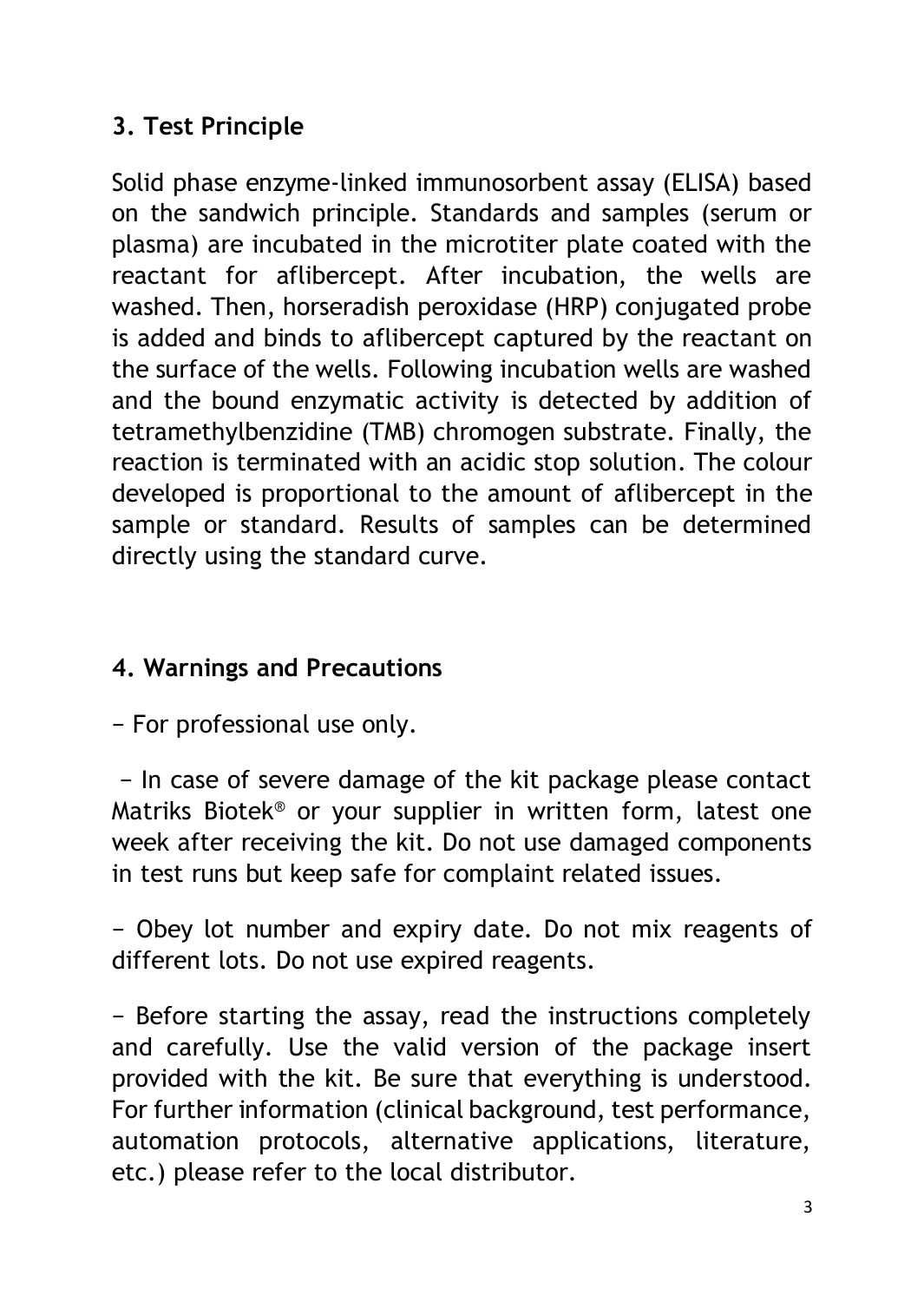− Follow good laboratory practice and safety guidelines. Wear lab coats, disposable latex gloves and protective glasses where necessary.

− All reagents of this kit containing human serum or plasma (standards etc.) have been tested and were found negative for HIV I/II, HBsAg and Anti-HCV. However, a presence of these or other infectious agents cannot be excluded absolutely and therefore reagents should be treated as potential biohazards in use and for disposal.

− Reagents of this kit containing hazardous material may cause eye and skin irritations. See "Materials supplied", MSDS and labels for details.

− Chemicals and prepared or used reagents must be treated as hazardous waste according the national biohazard safety guidelines or regulations.

#### **5. Storage and Stability**

The kit is shipped at ambient temperature (10-30°C) and should be stored at 2-8°C for long term storage. Keep away from heat or direct sunlight. The strips of microtiter plate are stable up to the expiry date of the kit in the broken, but tightly closed bag when stored at 2-8°C.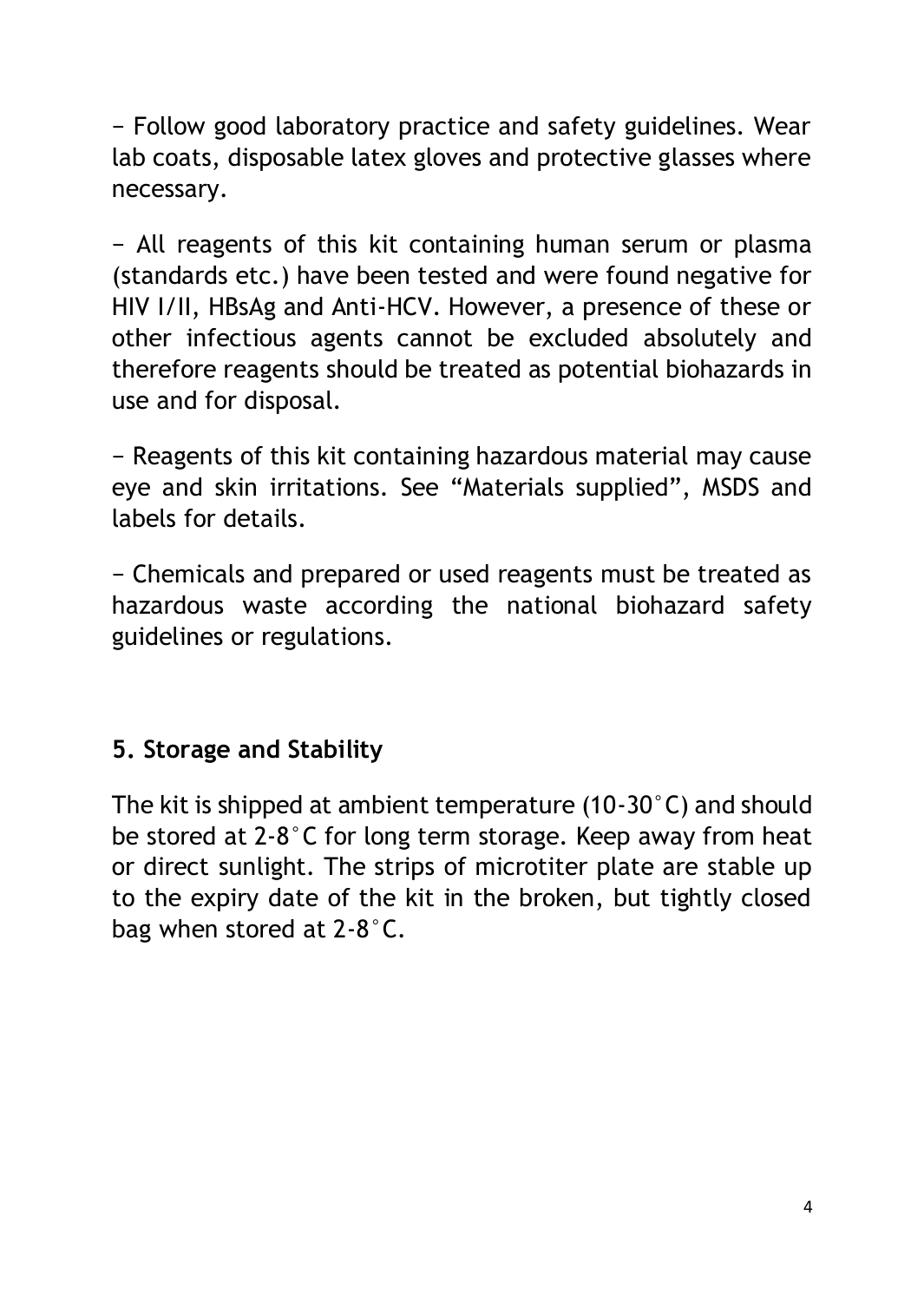# **6. Specimen (Collection and Storage)**

Serum, Plasma (EDTA, Heparin)

The usual precautions for venipuncture should be observed. Do not use grossly haemolytic, icteric or lipemic specimens. Samples appearing turbid should be centrifuged before testing to remove any particulate material. Avoid repeated freezethaw cycles for serum/plasma samples.

Samples should be diluted with the dilution rate given in the "Pre-test setup instructions" before the test.

Drug infusions may camouflages/mask the presence of antibody to drugs in serum/plasma samples. Therefore, blood sampling time is critical for detection of antibodies. It is recommended to take the blood sample just before the scheduled dose (trough specimen).

| <b>Storage</b>           | $2-8$ °C | $-20^{\circ}$ C |
|--------------------------|----------|-----------------|
| Stability (serum/plasma) | 2 days   | 6 months        |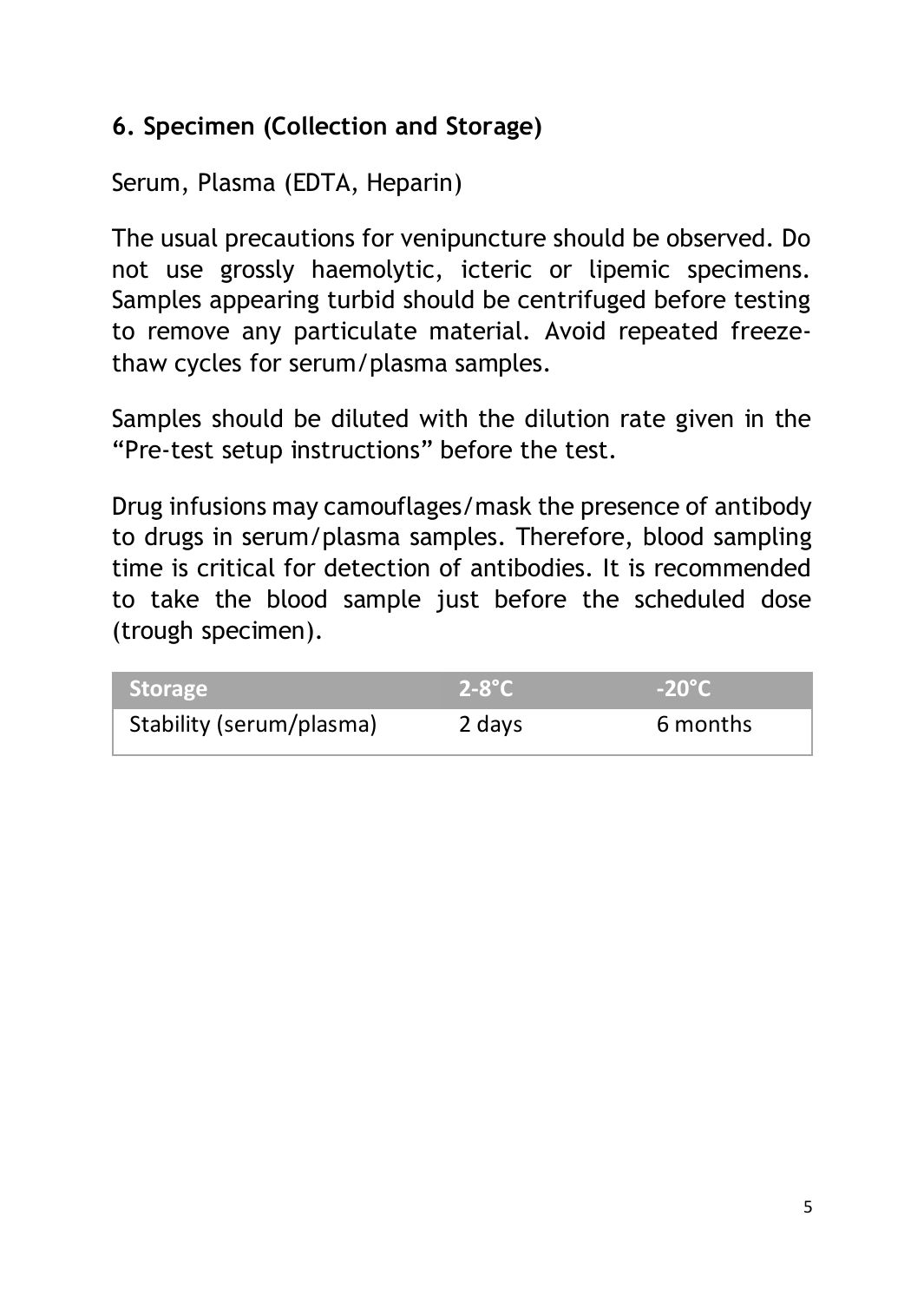# **7. Materials Supplied**

|                         |                        | Microtiter plate                                                                                                                                     |
|-------------------------|------------------------|------------------------------------------------------------------------------------------------------------------------------------------------------|
| <b>Microtiter Plate</b> | $1 \times 12 \times 8$ | Break apart strips. Microtiter<br>plate with 12 rows each of 8<br>wells coated with reactant.                                                        |
|                         |                        | <b>Standards A-F</b><br>Standard A: 1000 ng/mL<br>Standard B: 300 ng/mL                                                                              |
| <b>Standard A-E</b>     | $0.3$ mL<br>(each)     | Standard C: 100 ng/mL<br>Standard D: 30 ng/mL<br>Standard E: 0 ng/mL                                                                                 |
|                         |                        | Ready to use. Used for the<br>standard curve and control.<br>Contains Aflibercept, human<br>serum and stabilizer, <0,1%<br>NaN <sub>3</sub>          |
| <b>Controls</b>         | $0.3$ mL<br>(each)     | <b>Control low and high levels</b><br>Ready to use. Contains human<br>serum and stabilizer, <0,1 %<br>NaN <sub>3</sub><br>Control concentrations are |
|                         |                        | given in "Quality control<br>certificate"                                                                                                            |
| <b>Assay Buffer</b>     | $1 \times 50$ mL       | Assay buffer<br>Ready to use. Blue coloured.<br>Contains proteins, <0,1 % NaN <sub>3</sub>                                                           |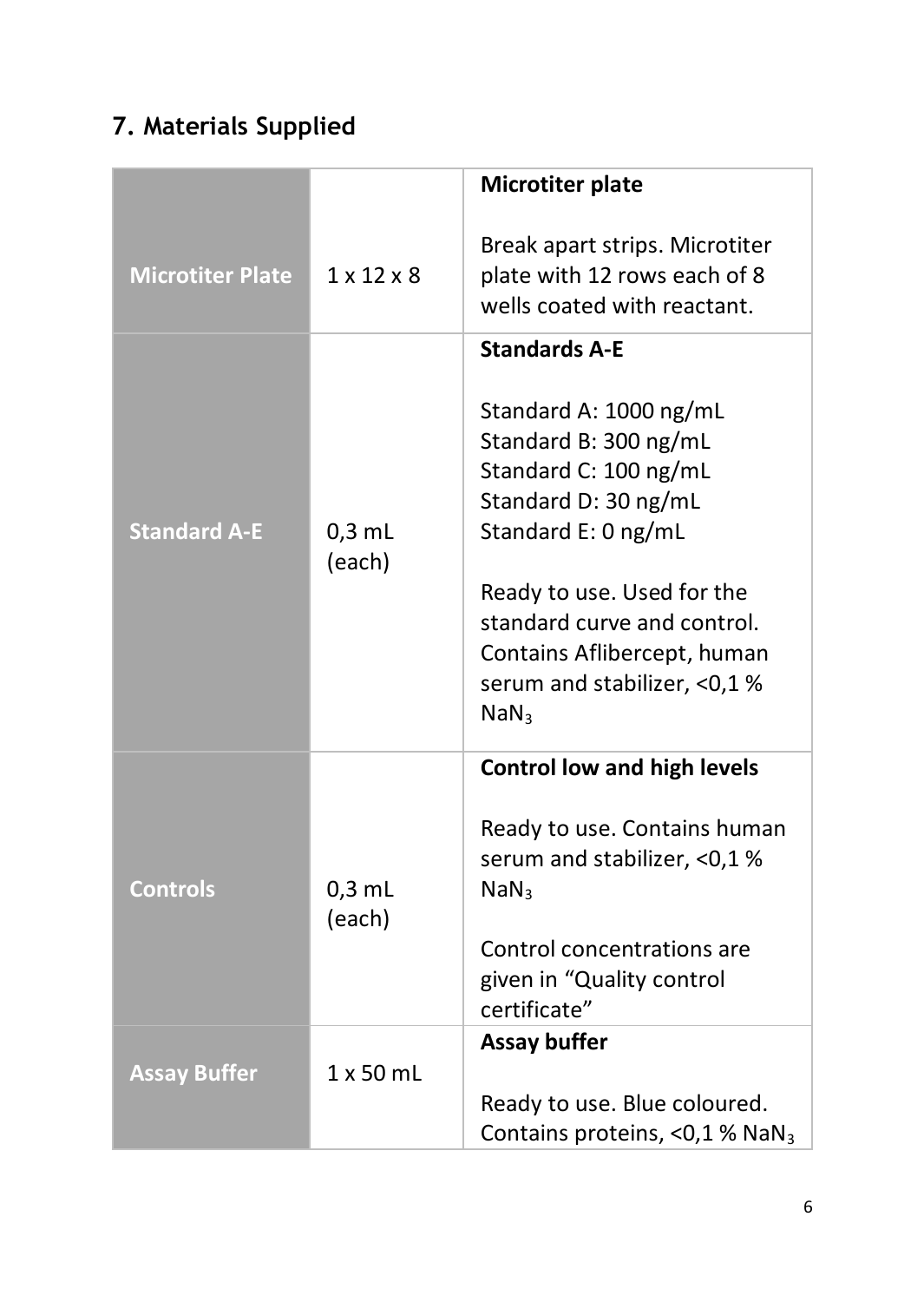|                    |                  | Horseradish<br>peroxidase                                                                                                                                                         |
|--------------------|------------------|-----------------------------------------------------------------------------------------------------------------------------------------------------------------------------------|
|                    |                  | conjugated probe                                                                                                                                                                  |
| Conjugate          | $1 \times 12$ mL | Ready to use. Red coloured.<br>Contains<br>HRP conjugated<br>probe, stabilizer<br>and<br>preservatives.                                                                           |
|                    |                  | <b>TMB substrate solution</b>                                                                                                                                                     |
| <b>Substrate</b>   | $1 \times 12$ ml | Contains<br>Ready<br>to<br>use.<br>3,3',5,5'-Tetramethylbenzidine<br>(TMB)                                                                                                        |
| <b>Stop Buffer</b> | $1 \times 12$ ml | <b>TMB</b> stop solution                                                                                                                                                          |
|                    |                  | Ready to use. 1N HCl                                                                                                                                                              |
|                    |                  | Wash buffer (20x)                                                                                                                                                                 |
| <b>Wash Buffer</b> | 1 x 50 mL        | Prepared concentrated (20x)<br>and should be diluted with the<br>dilution rate given in the<br>"Pretest setup instructions"<br>before the test. Contains buffer<br>with tween 20. |
| Foil               |                  | <b>Adhesive Foil</b>                                                                                                                                                              |
|                    | $2 \times 1$     | For covering microtiter plate<br>during incubation                                                                                                                                |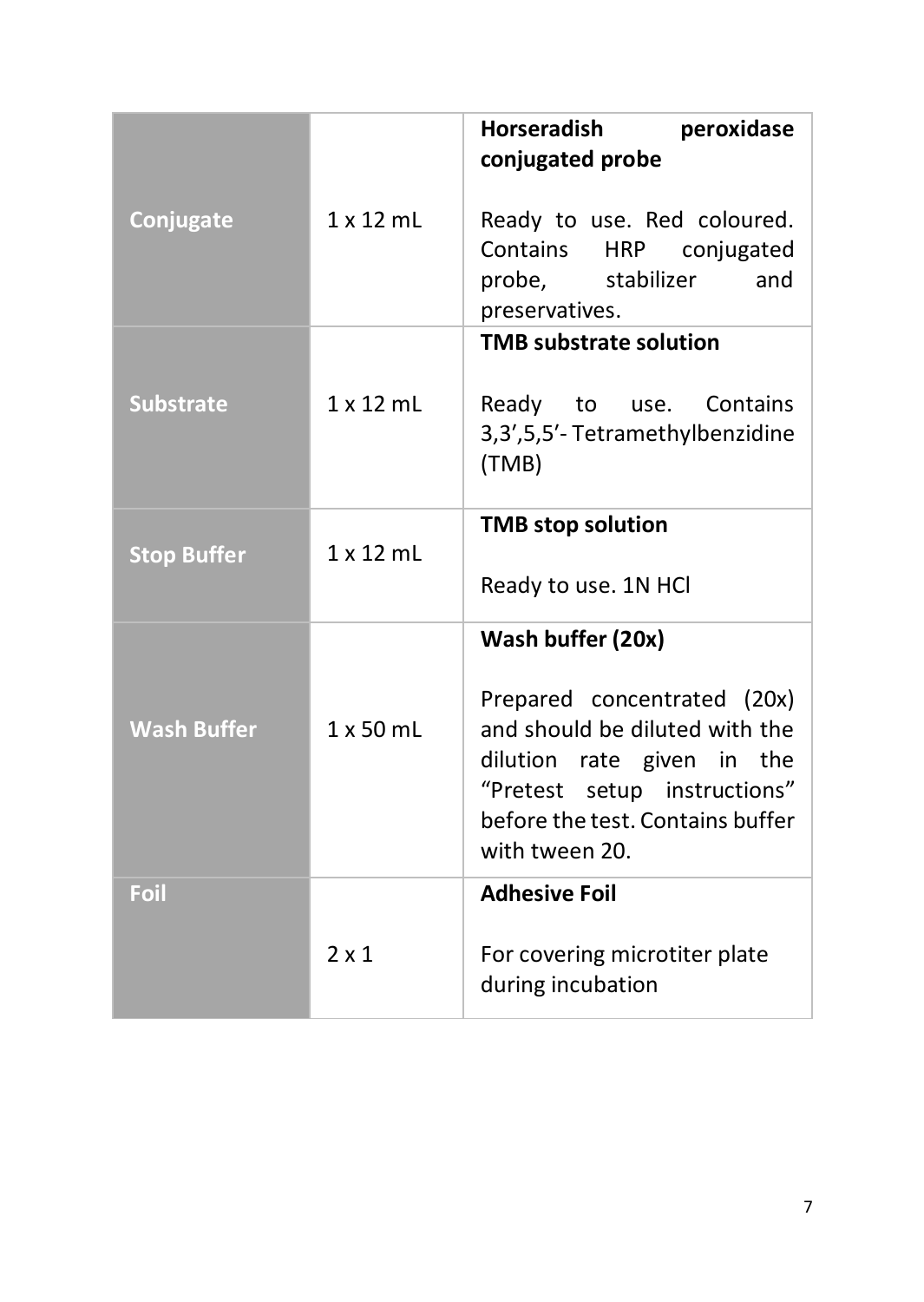# **8. Materials Required but Not Supplied**

- − Micropipettes and tips
- − Calibrated measures
- − Tubes for sample dilution

− Wash bottle, automated or semi-automated microtiter plate washing system

− Microtiter plate reader capable of measuring optical density with a photometer at OD 450nm with reference wavelength 650 nm (450/650 nm)

− Distilled or deionised water, paper towels, pipette tips and timer

# **9.Procedure Notes**

−Any improper handling of samples or modification of the test procedure may influence the results. The indicated pipetting volumes, incubation times, temperatures and pre-treatment steps must be performed strictly according to the instructions. Use calibrated pipettes and devices only.

−Once the test has been started, all steps should be completed without interruption. Make sure that required reagents, materials and devices are prepared ready at the appropriate time. Allow all reagents and specimens to reach room temperature (18-25°C) and gently swirl each vial of liquid reagent and sample before use. Mix reagents without foaming.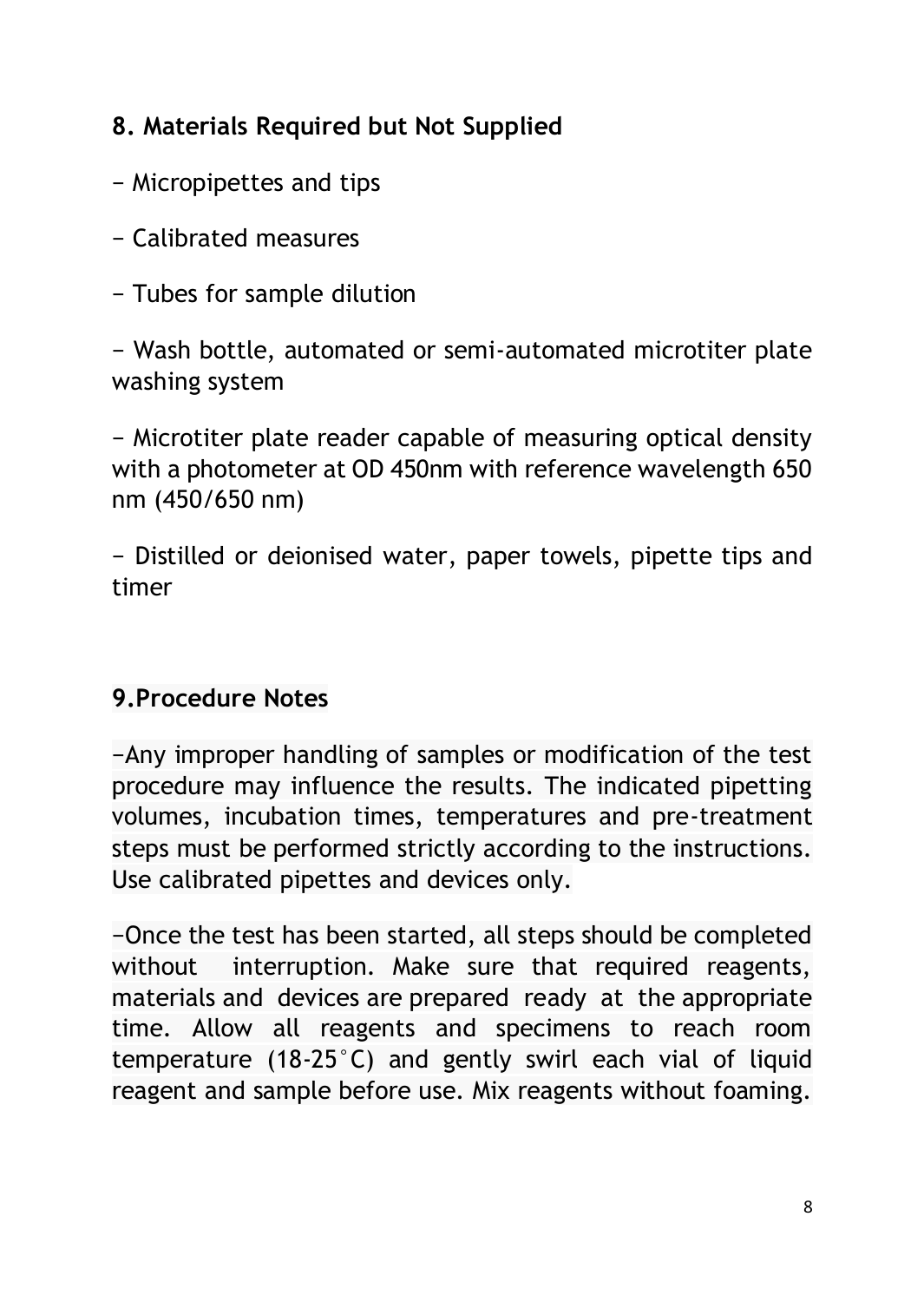−Avoid contamination of reagents, pipettes and wells/tubes. Use new disposable plastic pipette tips for each reagent, standard or specimen. Do not interchange caps. Always cap not used vials. Do not reuse wells/tubes or reagents.

−Use a pipetting scheme to verify an appropriate plate layout.

−Incubation time affects results. All wells should be handled in the same order and time sequences. It is recommended touse an eight-channel micropipette for pipetting of solutions in all wells.−Microplate washing is important. Improperly washed wells will give erroneous results. It is recommended to use a multichannel pipette or an automatic microplate washing system. Do not allow the wells to dry between incubations. Do not scratch coated wells during rinsing and aspiration. Rinse and fill all reagents with care. While rinsing, check that all wells are filled precisely with wash buffer, and that there are no residues in the wells.

−Humidity affects the coated wells/tubes. Do not open the pouch until it reaches room temperature. Unused wells/tubes should be returned immediately to the resealed pouch including the desiccant.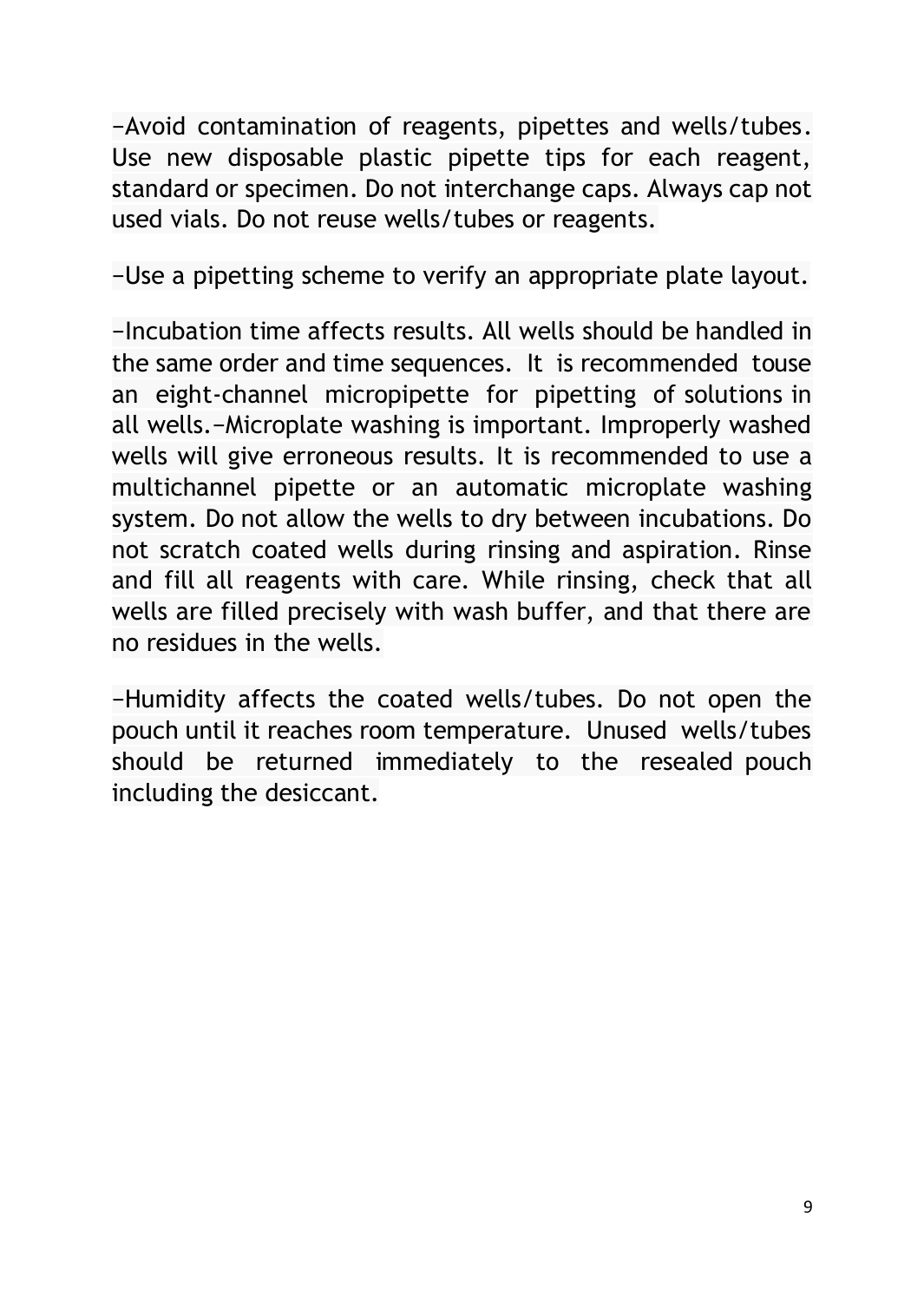#### **10. Pre-test Setup Instructions**

#### − Preparation of components

| Component             | Wash buffer<br>(must be prepared before starting assay<br>procedure) |
|-----------------------|----------------------------------------------------------------------|
| <b>Dilute</b>         | 10 mL (e.g.)                                                         |
| <b>With</b>           | Up to 200 mL                                                         |
| <b>Diluent</b>        | Distilled water                                                      |
| <b>Dilution Ratio</b> | 1/20                                                                 |
| <b>Remarks</b>        | Warm up 37°C to dissolve crystals. Mix                               |
|                       | vigorously                                                           |
| <b>Storage</b>        | $2-8$ °C                                                             |
| <b>Stability</b>      | 2 weeks                                                              |

#### − Dilution of samples

| Sample '              | Serum/Plasma                              |
|-----------------------|-------------------------------------------|
| <b>Diluent</b>        | Assay buffer                              |
| <b>Dilution Ratio</b> | 1/100                                     |
| <b>Remarks</b>        | 1/100 dilution                            |
|                       | 5 µL diluted sample + 495 µL assay buffer |

Patient samples with a concentration of drug above the measuring range are to be rated as> "Highest Standard (Standard A)". The result must not be extrapolated. The patient sample in question should be further diluted with assay buffer and retested.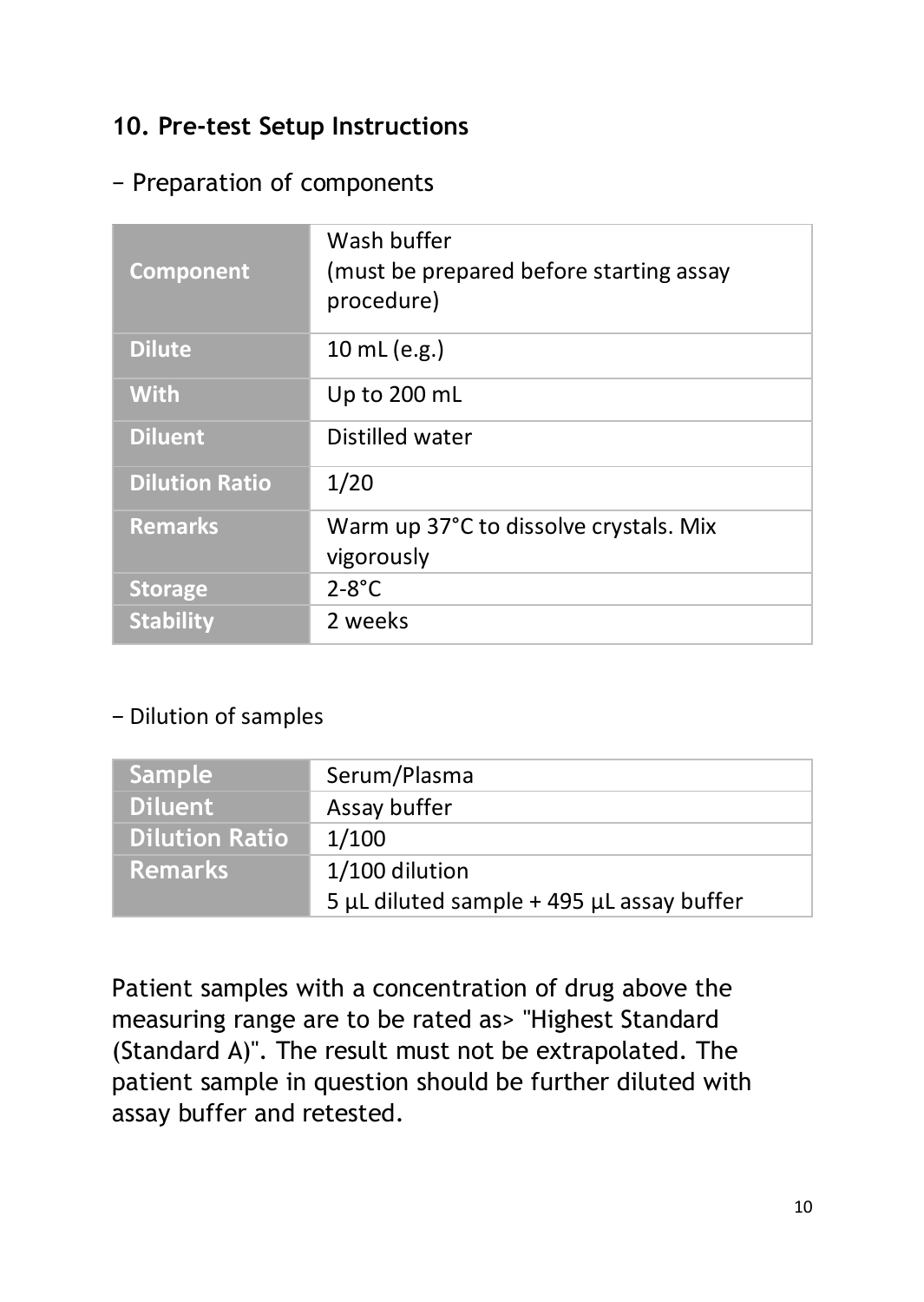# **11. Test Procedure**

|              | Total assay time: 105 minutes                                                                                                                        |
|--------------|------------------------------------------------------------------------------------------------------------------------------------------------------|
| 1            | Pipette 100 µL "Assay Buffer" into each of the wells to be<br>used                                                                                   |
| $\mathbf{2}$ | Pipette 20 µL of each "Standards", "Low level control",<br>"High level control" and diluted samples into the<br>respective wells of microtiter plate |
|              | Wells                                                                                                                                                |
|              | A1: Standard A                                                                                                                                       |
|              | <b>B1: Standard B</b>                                                                                                                                |
|              | C1: Standard C                                                                                                                                       |
|              | D1: Standard D                                                                                                                                       |
|              | E1: Standard E                                                                                                                                       |
|              | F1: Low level control                                                                                                                                |
|              | G1: High level control                                                                                                                               |
|              | H1 and on: Samples                                                                                                                                   |
| 3            | Cover the plate with adhesive foil. Briefly mix contents by<br>gently shaking the plate. Incubate 60 minutes at room<br>temperature. (18-25°C)       |
| 4            | Remove adhesive foil. Discard incubation solution                                                                                                    |
|              | Wash plate three times each with 300 µL "Wash Buffer".                                                                                               |
|              | Remove excess solution by tapping the inverted plate on a                                                                                            |
|              | paper towel.                                                                                                                                         |
| 5            | Pipette 100 µL "Conjugate" into each well                                                                                                            |
| 6            | Cover the plate with adhesive foil. Incubate 30 minutes at                                                                                           |
|              | room temperature (18-25°C).                                                                                                                          |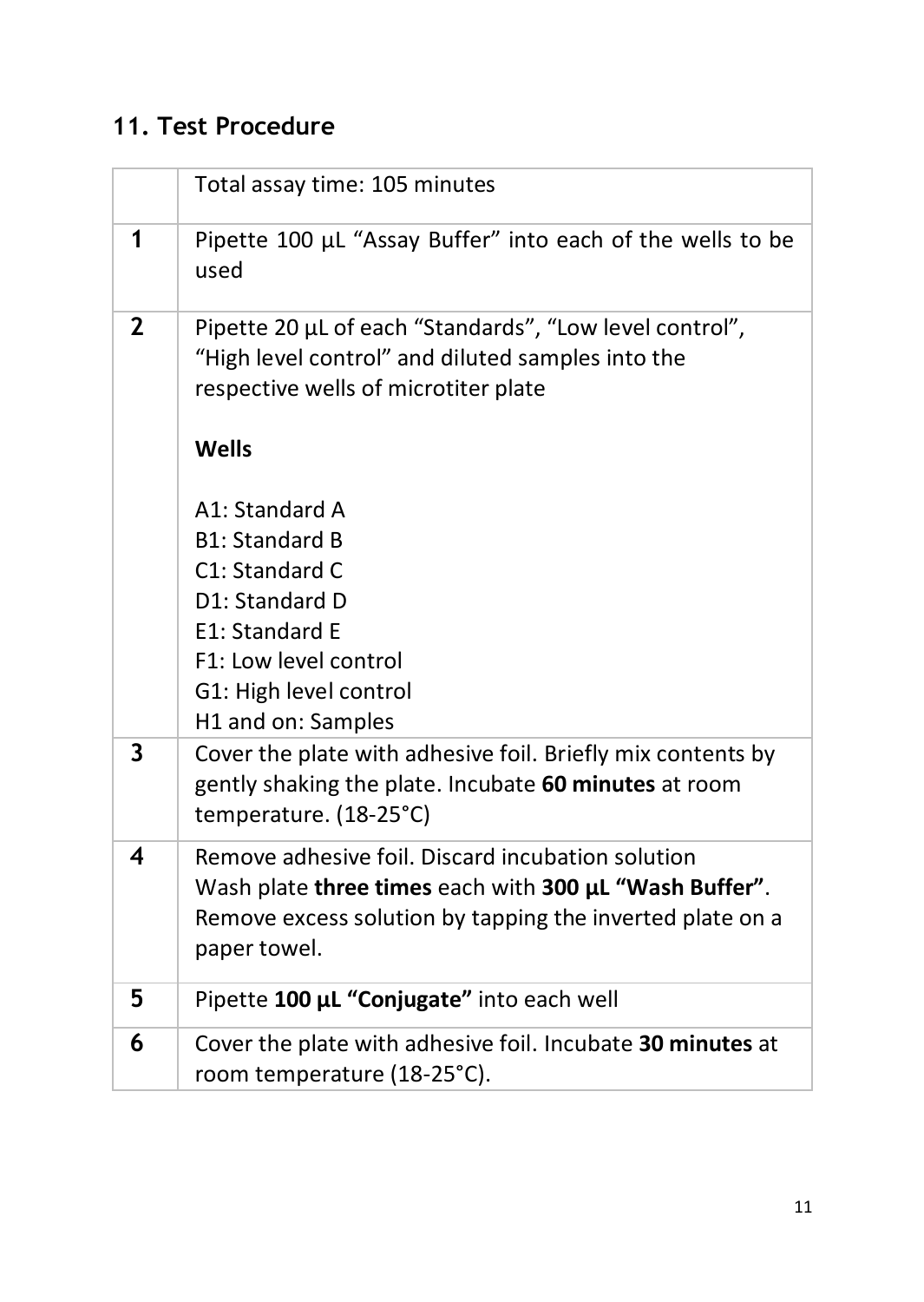| 7  | Remove adhesive foil. Discard incubation solution. Wash<br>plate three times each with 300 µL "Wash Buffer".<br>Remove excess solution by tapping the inverted plate on a<br>paper towel. |
|----|-------------------------------------------------------------------------------------------------------------------------------------------------------------------------------------------|
| 8  | Pipette 100 µL "Substrate" into each well.                                                                                                                                                |
| 9  | Incubate 15 minutes without adhesive foil at room<br>temperature (18-25°C) in the dark.                                                                                                   |
| 10 | Stop the substrate reaction by adding 100 µL "Stop<br><b>Solution"</b> into each well. Briefly mix contents by gently<br>shaking the plate. Colour changes from blue to yellow.           |
| 11 | Measure optical density with a photometer at OD 450nm<br>with reference wavelength 650 nm (450/650 nm) within 30<br>minutes after pipetting the "Stop Solution".                          |

# **12. Quality Control**

The test results are only valid if the test has been performed following the instructions. Moreover, the user must strictly adhere to the rules of GLP (Good Laboratory Practice) or other applicable standards/laws. For a valid study, the OD 450/650 of the highest standard should be>1,500 and the OD 450/650 of the lowest standard should be <0,150 in case of any deviation thefollowing technical issues (but not limited to) should be reviewed: Expiration dates of reagents, storage conditions, pipettes, devices, incubation conditions, washing methods, etc.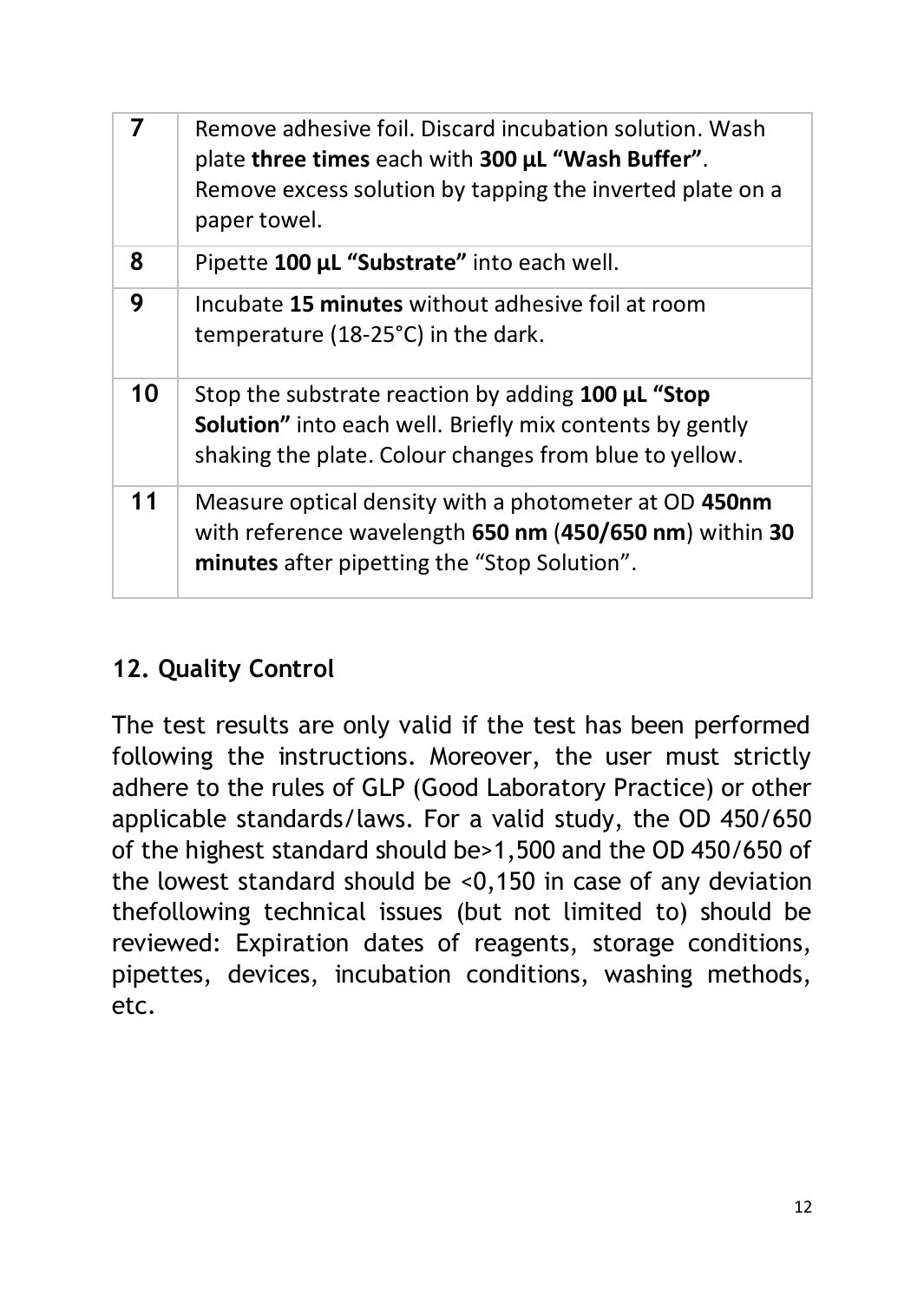# **13. Calculation and Interpretation of Results**

− Create a standard curve by using the standards. OD 450/650 nm for each standard on the vertical (Y-axis) axis versus the corresponding drug concentration on the horizontal (X-axis) axis.

− The concentration of the samples can be read directly from this standard curve. Using the absorbance value for each sample, determine the corresponding concentration of drug from the standard curve. Find the absorbance value on the Yaxis and extend a horizontal line to the curve. At the point of intersection, extend a vertical line to the Xaxis and read the drug concentration of the unknown sample.

− If computer data is going to be used, we recommend primarily "Four Parameter Logistic (4PL)" or secondly the "point-to-point calculation".

− To obtain the exact values of the samples, the concentration determined from the standard-curve must be multiplied by the dilution factor (100x). Any sample reading greater than the highest standard should be further diluted appropriately with assay buffer and retested. Therefore, if the pre-diluted samples have been further diluted, the concentration determined from the standard curve must be multiplied by the further dilution factor.

e.g.; If the pre-diluted sample further diluted in a ratio of 1/5 then results should be multiplied by 500.

− For low and high level controls values, refer to "Quality Control Certificate" provided by each kit.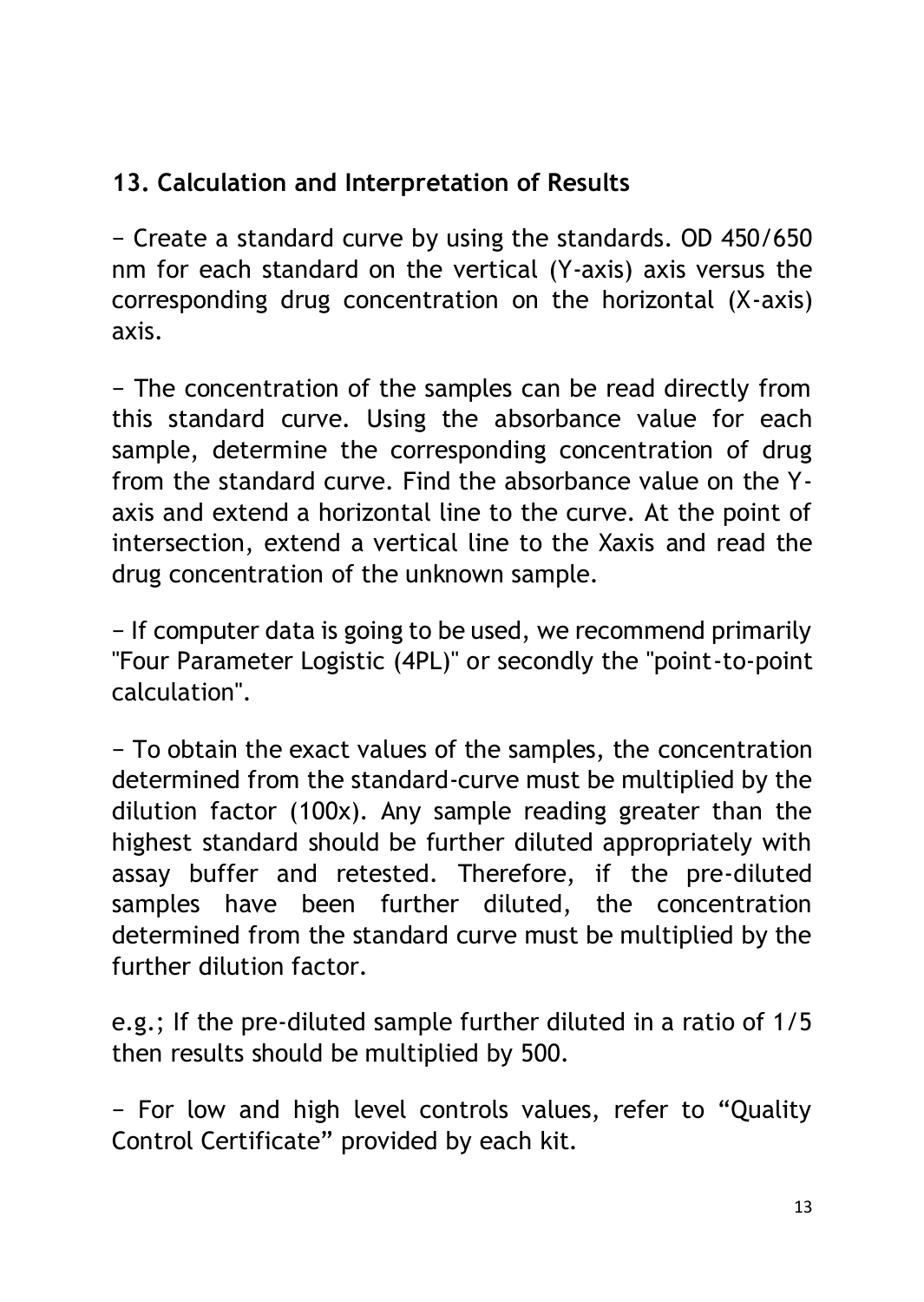# **14. Analytical Performance**

− Calibration curve (Linearity, Dilutional linearity): r <sup>2</sup>>0,95



This is only an example. Assay conditions will change in every assay and do not use this curve for your assay calculations.

− Sensitivity: The lowest detectable level (Lowest detection limit, LOD) that can be distinguished from the zero standard is 0,01 µg/mL (10 ng/mL) Functional sensitivity (Limit of quantification-LOQ): 0,03 µg/mL (30 ng/mL)

− Specificity: There is no cross reaction with native serum immunoglobulin. Recovery <100±30%

− Precision: Intra-assay and inter-assay CVs <30%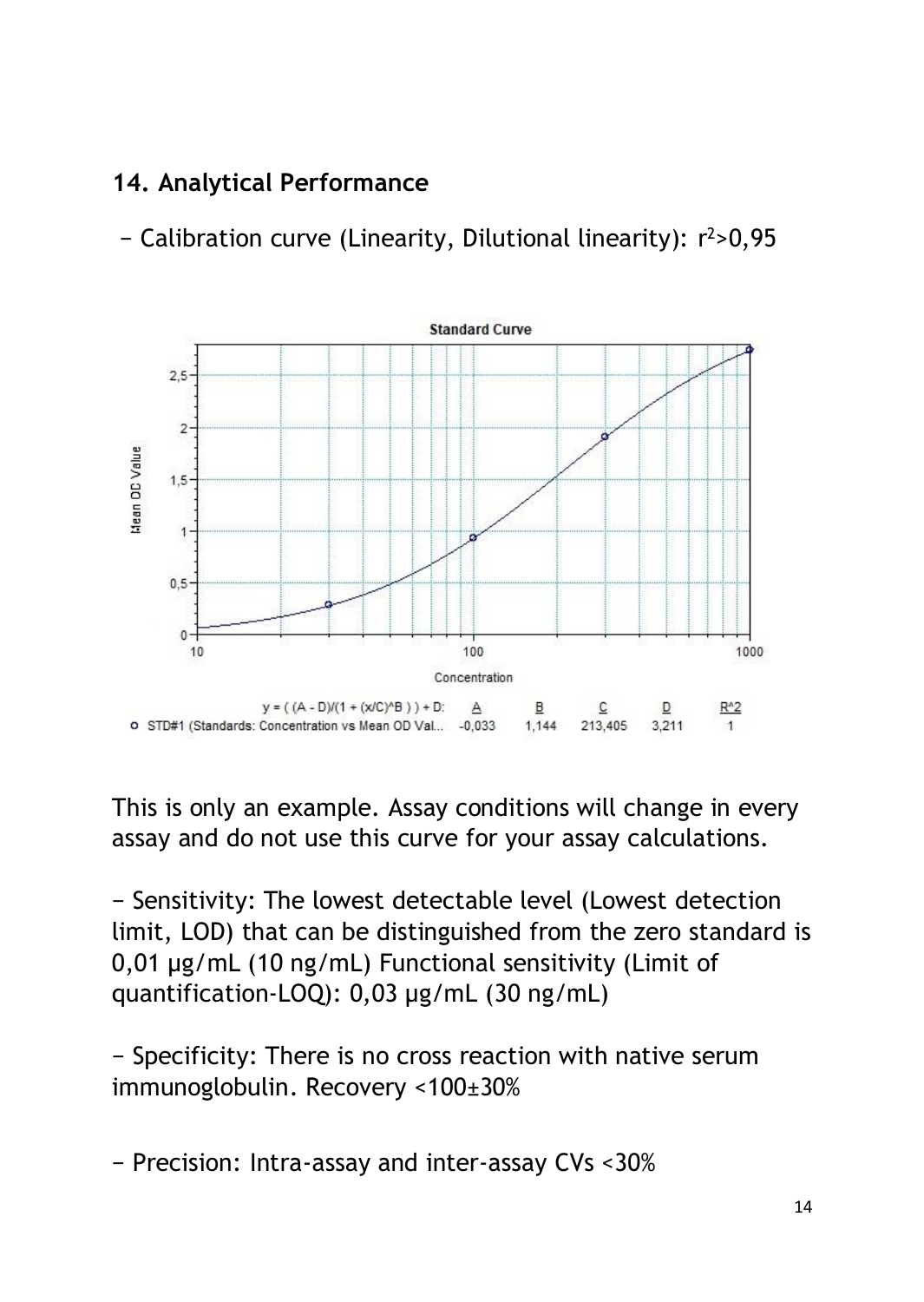− Reference range/Therapeutic range: There isn't any consensus for therapeutic ranges. Therapeutic ranges can be different for age, sex and diseases. Please refer to the latest literature for details.

The "Quality control certificate" contains lot specific analytical performance data and is supplied separately with each kit. If some further analytical performance data is needed, please refer to the local distributor.

#### **15. Automation**

SHIKARI® Aflibercept ELISA is also suitable to run on automated ELISA processors.

|     | Manufacturer                        |                | Temperature limitation                |
|-----|-------------------------------------|----------------|---------------------------------------|
|     | Production date                     |                | See instruction for use               |
|     | Expiry date                         |                | Caution                               |
| LOT | Lot number                          | <b>IVD</b>     | In vitro diagnostic medical<br>device |
| REF | Catalog number                      | CONTROL        | Control                               |
|     | Do not use if package is<br>damaged | <b>CONTROL</b> | Negative control                      |
|     | Keep away from sunlight             | <b>CONTROL</b> | Positive control                      |
|     | Keep dry                            | Σ              | Number of tests                       |

#### **16. Symbols and Cautions**

**Cautions:** The performance of the kit can be achieved by fully complying with the instructions. Modifications on the test

*According to ISO 15223 C*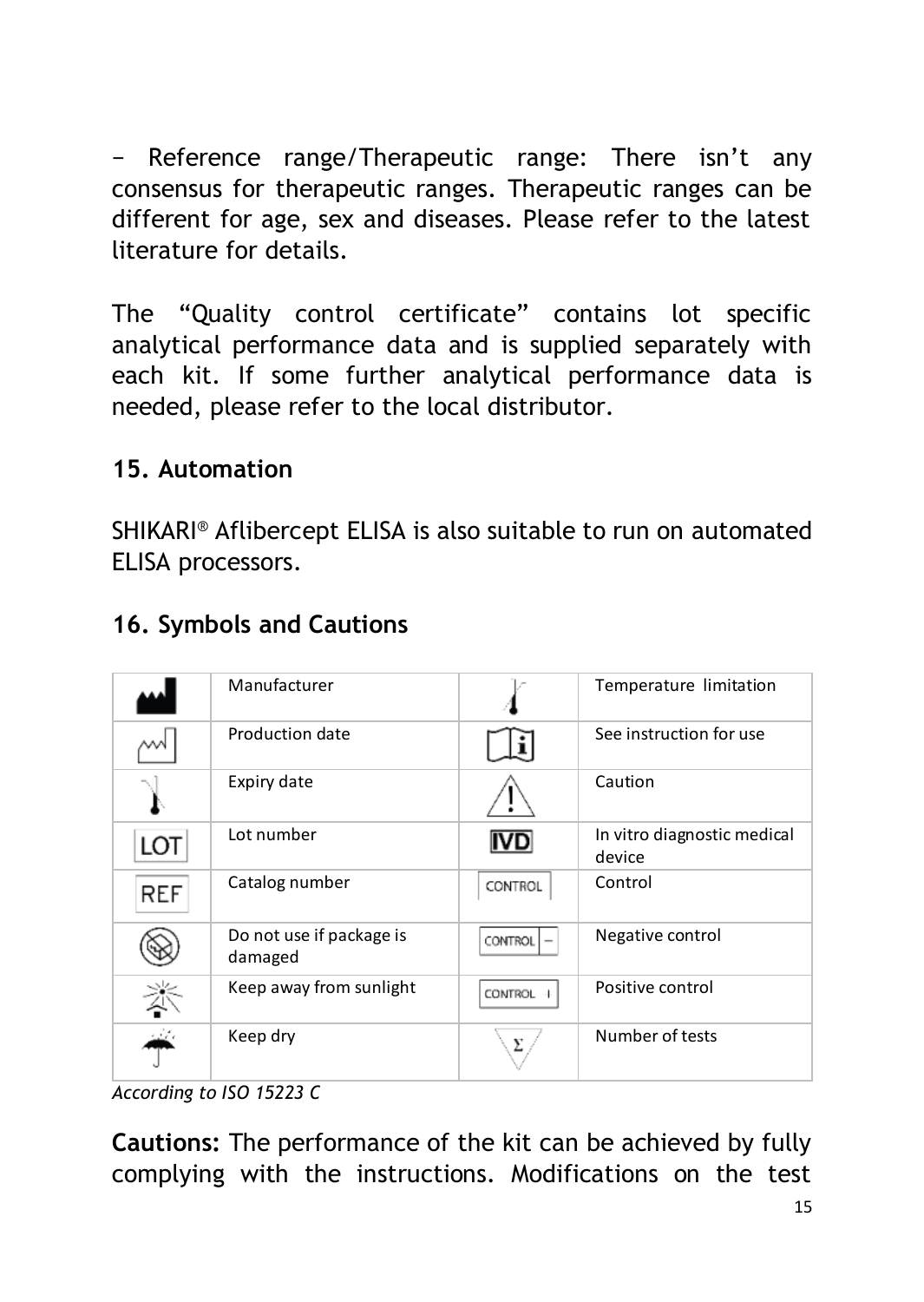procedure can affect the results and these kinds of changes will not be charged as regular complaints. This product is for professional use only and must be used for "Intended use" that is given in the instructions for use. The results themselves should not be the only reason for any therapeutically consequences. They must be correlated to other clinical observations. Cut-off, reference ranges, etc. must be calculated/set according to scientific standards by the users/laboratories. Information in the instructions about cutoff, etc. performance characteristics, can only be considered as a recommendation and does not give any responsibility to the manufacturer.

**Limitations of liability:** The manufacturer's liability is limited to the purchase price of the product in all circumstances. The manufacturer cannot be held responsible for damage to the patient, lost profit, lost sales, damage to property or any other incidental or consequential loss.

**Technical support and complaints:** Technical support can be given upon request. If there is a problem with the product, complaints must be sent written to info@matriksbiotek.com with the technical data (if available) like standard curve, control results, etc. After the necessary examination, written reply will be given.